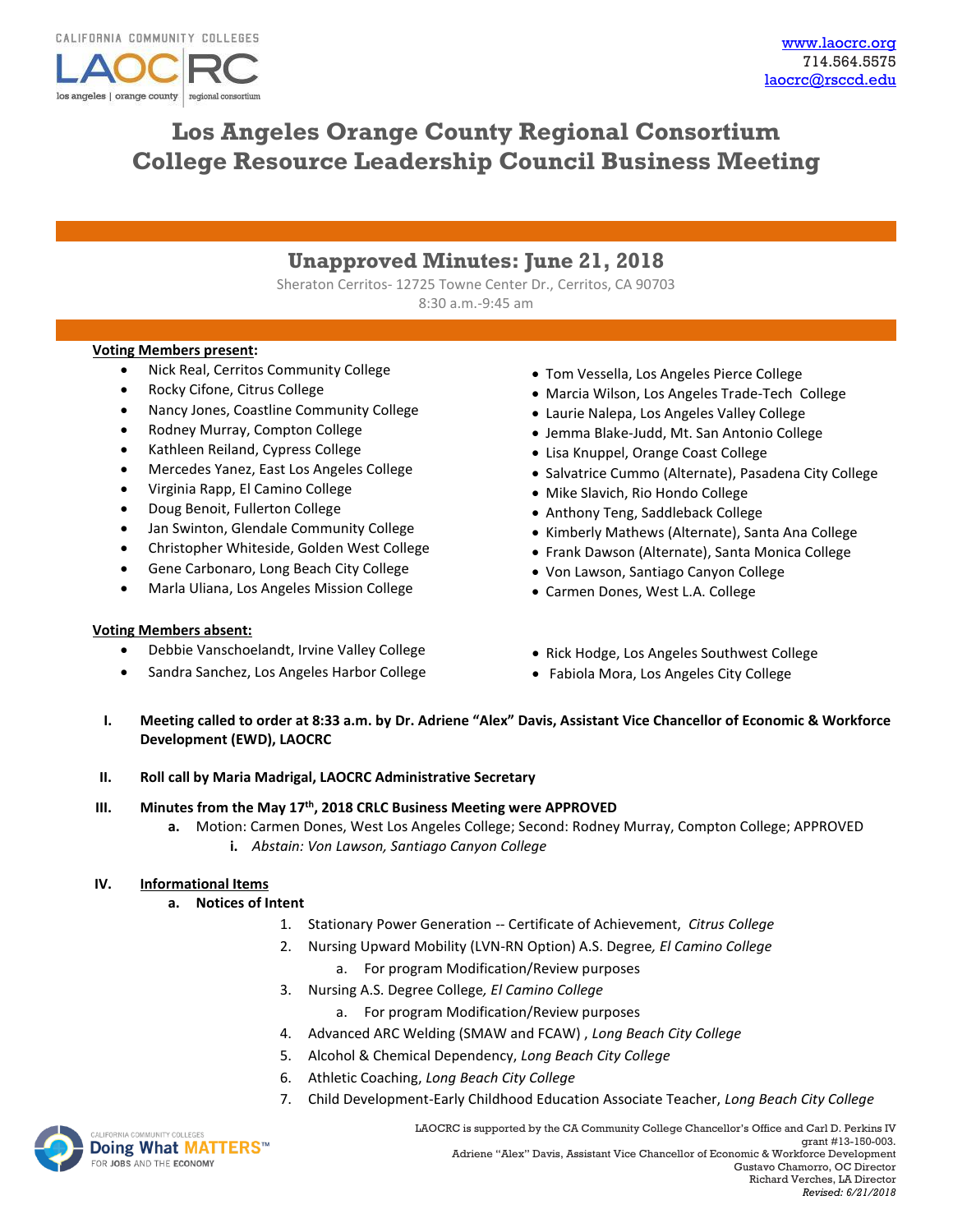

- 8. CISCO Certified Network Associate, *Long Beach City College*
- 9. Co-Occurring Disorders- Level One, *Long Beach City College*
- 10. Criminal Forensics, *Long Beach City College*
- 11. Cyber Security, *Long Beach City College*
- 12. Fire Technology*, Long Beach City College*
- 13. Formula Room Technician, *Long Beach City College*
- 14. Foundations Of Accounting, *Long Beach City College*
- 15. Foundations of Business, *Long Beach City College*
- 16. Foundations of International Business, *Long Beach City College*
- 17. Foundations of Management, *Long Beach City College*
- 18. Foundations Of Marketing, *Long Beach City College*
- 19. Fundamentals of Digital Media Arts, *Long Beach City College*
- 20. Logistics, *Long Beach City College*
- 21. Microsoft Windows Networking Technician, *Long Beach City College*
- 22. Personal Trainer, *Long Beach City College*
- 23. PHP Web Programmer, *Long Beach City College*
- 24. Real Estate Broker, *Long Beach City College*
- 25. Real Estate Salesperson, *Long Beach City College*
- 26. Robotic Welding Automation, *Long Beach City College*
- 27. Shielded Metal ARC Welding (SMAW) , *Long Beach City College*
- 28. UNIX Network Administrator, *Long Beach City College*
- 29. Vocational Media: Commercials and Voice Overs, *Long Beach City College*
- 30. Web Developer, *Long Beach City College*
- 31. Certified Dietary Manager, *Los Angeles Mission College*
- 32. Sustainable Interior Design*, Los Angeles Mission College*
- 33. Early Intervention and Inclusion Certificate, *Mt. San Antonio College*
- 34. Fashion Historical Costuming, *Mt. San Antonio College*
- 35. Nutrition, *Mt. San Antonio College*
- 36. Geographic Information Systems: Low Unit Certificate of Achievement*, Pasadena City College*
- 37. Child Development Specialization: Infant/Toddler, *Rio Hondo College*
- 38. Child Development Specialization: Language and Literacy, *Rio Hondo College*
- 39. Child Development Specialization : Special Education, *Rio Hondo College*
- 40. Elementary Teacher Education, *Rio Hondo College*
- 41. Jiggle Bells, *Rio Hondo College*
- 42. Real Estate Salesperson (Certificate of Achievement), *West Los Angeles College*
	- a. Submitted Original NOI in February 2018

#### **b. Substantial Changes**

**i. N/A**

#### **c. Re-institution of Compton College Programs**

**i.** Compton College was re-accredited last year. They were in communication with the Chancellor's Office and Dr. Davis, Assistant Vice Chancellor of EWD, to ensure a smooth transition of curriculum from El Camino College to Compton College. The classes transferred from El Camino College to Compton College are listed below:

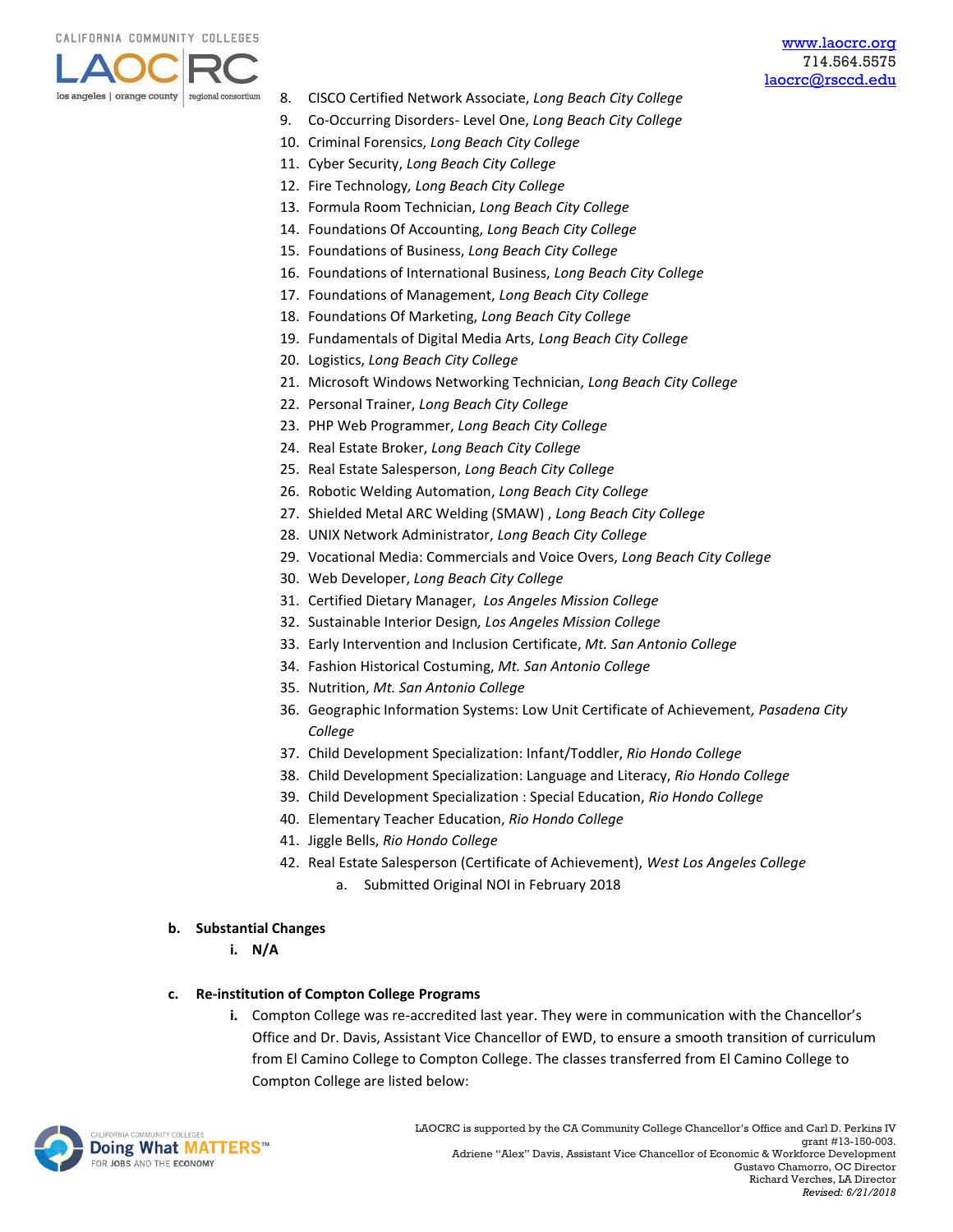

#### **ii. AA-T**

- 1. Communication Studies for Transfer
- 2. English for Transfer
- 3. History for Transfer
- 4. Elementary Teacher Education for Transfer
- 5. Kinesiology for Transfer
- 6. Political Science for Transfer
- 7. Psychology for Transfer
- 8. Sociology for Transfer
- 9. Spanish for Transfer
- **iii. AA-S**
	- 1. Administration of Justice for Transfer
	- 2. Business Administration for Transfer
	- 3. Early Childhood Education for Transfer
	- 4. Mathematics for Transfer
- **iv. AA**
- 1. Music

#### **v. Certificates of Achievement/ Accomplishment**

- 1. Administration of Justice
- 2. Air Conditioning and Refrigeration
	- a. Air Conditioning
	- b. Air Conditioning & Refrigeration Electric Controls
	- c. Heating, Ventilation and Air Conditioning
	- d. Refrigeration
- 3. Automotive Collision Repair/Painting
	- a. Automotive Collision Repair/Painting I
	- b. Automotive Collision Repair/Painting II
	- c. Automotive Accident Reconstruction
	- d. Automotive Collision Investigation
- 4. Automotive Technology
	- a. Automotive Brakes/Suspension Transmission/Drive Train Technician
	- b. Automotive Engine Rebuilding/Repair Technician
	- c. Automotive Technician I
	- d. Automotive Technician II
	- e. Automotive Tune-Up Technician
	- f. Automotive Air Conditioning Technician
	- g. Automotive Brakes and Suspension Technician
	- h. Automotive Engine Rebuilding and Repair Technician
	- i. Automotive Transmission and Drive Train Technician
- 5. Business
	- a. Business Management
	- b. Marketing
	- c. Retail Management
- 6. Child Development
	- a. Early Childhood Education
	- b. Early Intervention Assistant



LAOCRC is supported by the CA Community College Chancellor's Office and Carl D. Perkins IV grant #13-150-003. Adriene "Alex" Davis, Assistant Vice Chancellor of Economic & Workforce Development Gustavo Chamorro, OC Director Richard Verches, LA Director *Revised: 6/21/2018*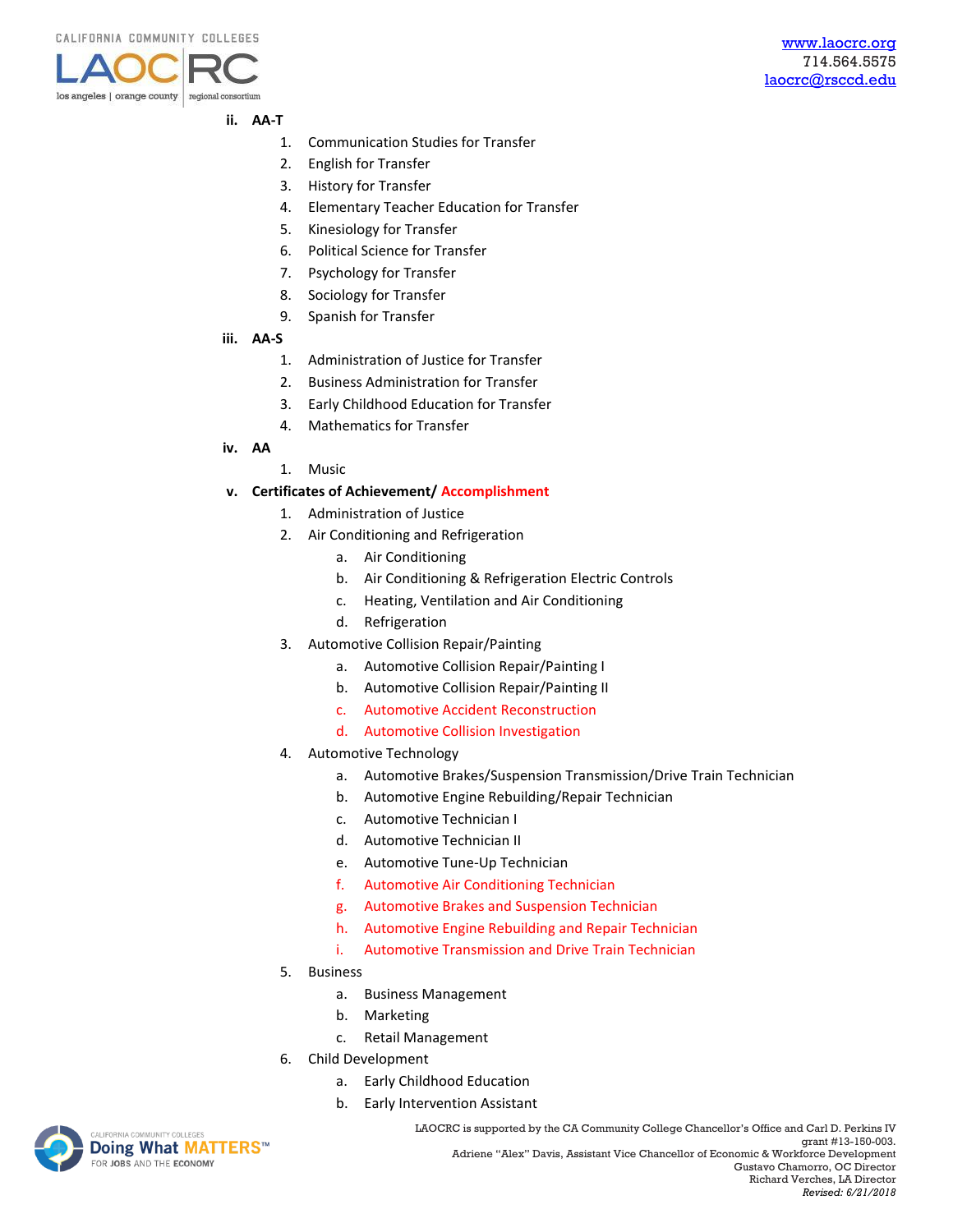

- c. Special Education Assistant
- 7. Computer Information Systems- Computer Systems Application
- 8. Cosmetology
	- a. Cosmetology Level I
	- b. Cosmetology Level II
- 9. Machine Tool Technology
	- a. CNC Machine Operator
	- b. Machinist
	- c. Numerical Control Programmer
- 10. Music-Commercial Music
- 11. Transfer Studies
	- a. CSU General Education Breadth
	- b. Intersegmental General Education Transfer Curriculum (IGETC)
- 12. Welding

#### **V. Action Items**

- **a.** East Los Angeles College would like to pull the following Program Applications for discussion*: 4-8 and 10-12*
- **b. Vote to approve the following Program Applications: 1-3, 9, and 13-17**
	- **i. Motion: Kathleen Reiland, Cypress College; Second: Von Lawson, Santiago Canyon College; APPROVED**
		- 1. Medical Coding Specialist-CoA, *Golden West College*
		- 2. Big Data Analytics-CoA, *Mt. San Antonio College*
		- 3. Community Health Worker-CoA, *Rio Hondo College*
		- 4. Computer Information Technology/ Information Systems and Technology-AS, *Rio Hondo College*
		- 5. Computer Information Technology/Cybersecurity-AS*, Rio Hondo College*
		- 6. Computer Information Technology/Cybersecurity-CoA, *Rio Hondo College*
		- 7. Computer Information Technology/Cybersecurity Technician-CoA, *Rio Hondo College*
		- 8. Computer Information Technology/Ethical Hacker-CoA, *Rio Hondo College*
		- 9. Elementary Teacher Education-CoA, *Rio Hondo College*
		- 10. Graphic Art and Design–AA*, Rio Hondo College*
		- 11. Graphic Design: Packaging Design-CoA*, Rio Hondo College*
		- 12. Graphic Design-CoA*, Rio Hondo College*
		- 13. Pipe Welding and Fabrication–CoA, *Rio Hondo College*
		- 14. Strength and Performance Coach–CoA, *Rio Hondo College*
		- 15. Yoga Teacher Training Certification–CoA, *Rio Hondo College*
		- 16. Real Estate Appraiser II Certificate of Achievement-CoA, *West Los Angeles College*
		- 17. Real Estate Broker Certificate of Achievement-CoA, *West Los Angeles College*

#### **c. Items pulled for discussion: 4-8 and 10-12**

- **i.** Mercy Yanez, East Los Angeles College (ELAC) Voting Member, has been in communication with Rio Hondo College regarding these programs; they would like to request more time to discuss these programs before moving forward for a recommendation vote.
- **ii.** Rio Hondo explains that they have been communicating with East Los Angeles College for a few months
	- 1. Mike Slavich, Rio Hondo College Voting Member, describes the great job demand in Cybersecurity

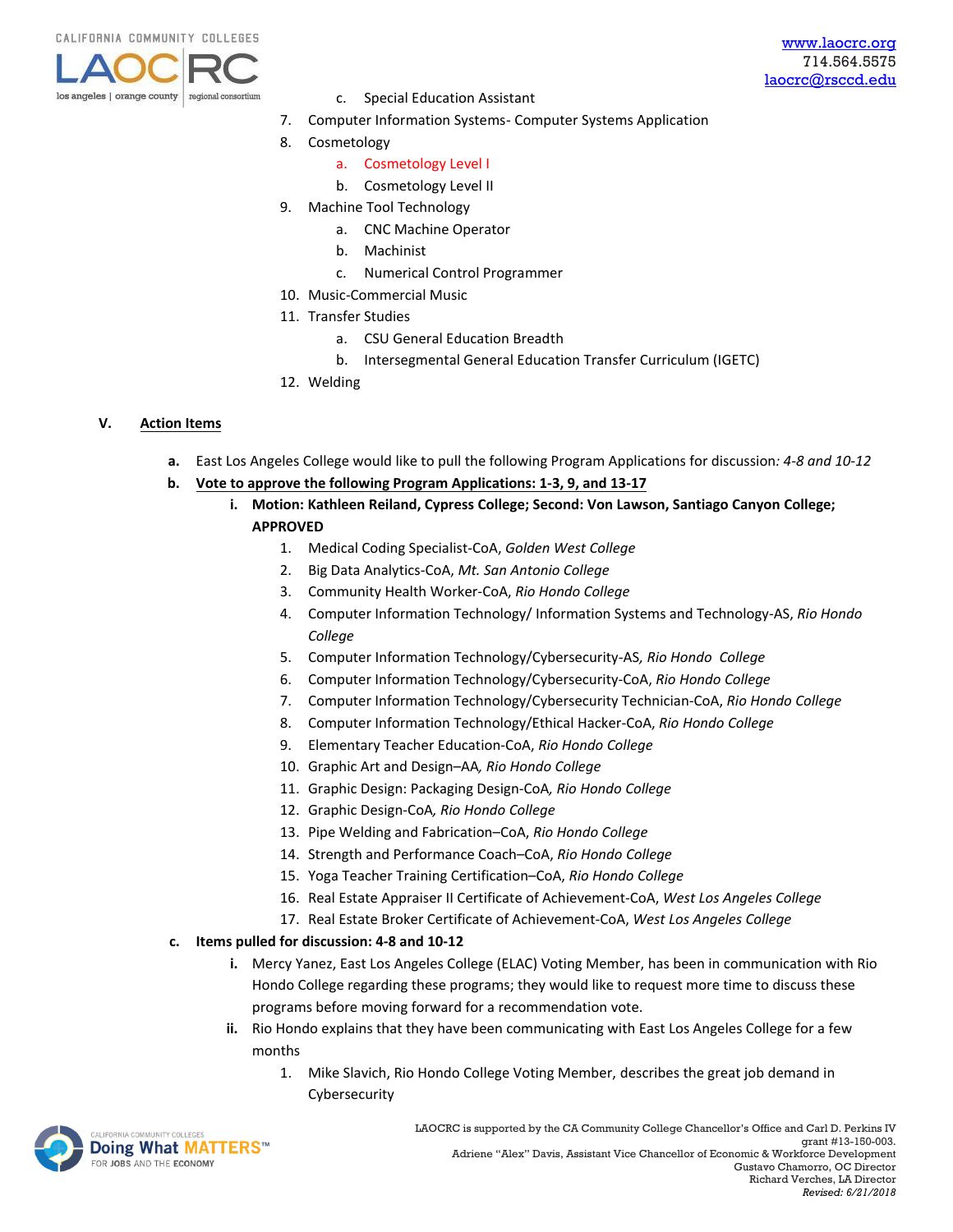

**Ingional consoriii.** Jan Swinton, Glendale College Voting Member, would like to emphasize that this is a Program from a Regional Strong Workforce project initiative

- **iv.** Marla Uliana, Los Angeles Mission College Voting Member, asked ELAC's Voting Member if she was aware of her faculty's concern regarding Rio Hondo College's Cybersecurity Program
- **v.** Nancy Jones, Coastline Community College's Voting Member, describes that she has been working directly with Rio Hondo College for the past 3 years ; In addition, they have been trying to move this regionally and encourages all the colleges to create this program as there is a great need for Cybersecurity professionals
- **vi.** Mercy Yanez explained that the concern is the communication between faculty to faculty from both colleges
- **vii.** Rio Hondo Colleges intent was to include the programs in the Fall 2018
- **viii.** Marla Uliana emphasized that the programs Rio Hondo College is submitting are SWP driven programs and Mike Slavich is the lead
- **ix.** It was recommended to make these types of program Regional Programs
- **x.** Rio Hondo College assures that they will be communicating with ELAC's faculty
- **xi. Move forward vote for recommendation of the following Program Applications: 4-8 and 10-12**
	- 1. **Motion; Von Lawson, Santiago Canyon College; Rodney Murray, Compton College; APPROVED**
		- a. Opposed: Mercy Yanez, East Los Angeles College

## **VI. Update, Discussion, and/or Action Items**

### **a. Program Recommendation Process**

- **i.** The Program Recommendation Workgroup is composed of 10 members: Alex Davis, Gustavo Chamorro, Marcia Wilson, Richard Verches, Lori Sanchez, Juan Madrigal, Lorraine Vega, Shari Herzfeld, Dorsie Brooks, and Maria Madrigal
- **ii.** The workgroup focused on implementing the feedback that LAOCRC had received regarding the current Program Recommendation Process
- **iii.** Dr. Chamorro presented the new Draft Program Recommendation Chart and walked through the outlined steps
	- 1. Recommendation 1: Use COE as the starting point for LMI data; a data request should be submitted as soon as the college has an idea of creating a new program
		- a. COE is working to add a field to upload documents to provide supplemental data when submitting a data request
		- b. The "shelf life" of the program data request is two years
	- 2. Recommendation 2: "Notices of Intent" is changing to "program data request/s;" Requests submitted by the deadline are included on the agenda of the next CLRC meeting each month.
	- 3. Recommendation 3: The process indicates that a program that is listed on a CLRC Business Meeting agenda, as having completed a data request form, cannot be on the agenda for Program Recommendation in the same month.
	- 4. Nick Real, Cerritos College Voting Member, had a concern in regards to Step #4 on the chart because the every college has a different system in creating the curriculum
		- a. In addition, he had concerns in regards to Step #5b on the outline process document
			- i. Nick reminds everyone that all the information is available online and faculty can have access to everything; Cerritos College faculty does not

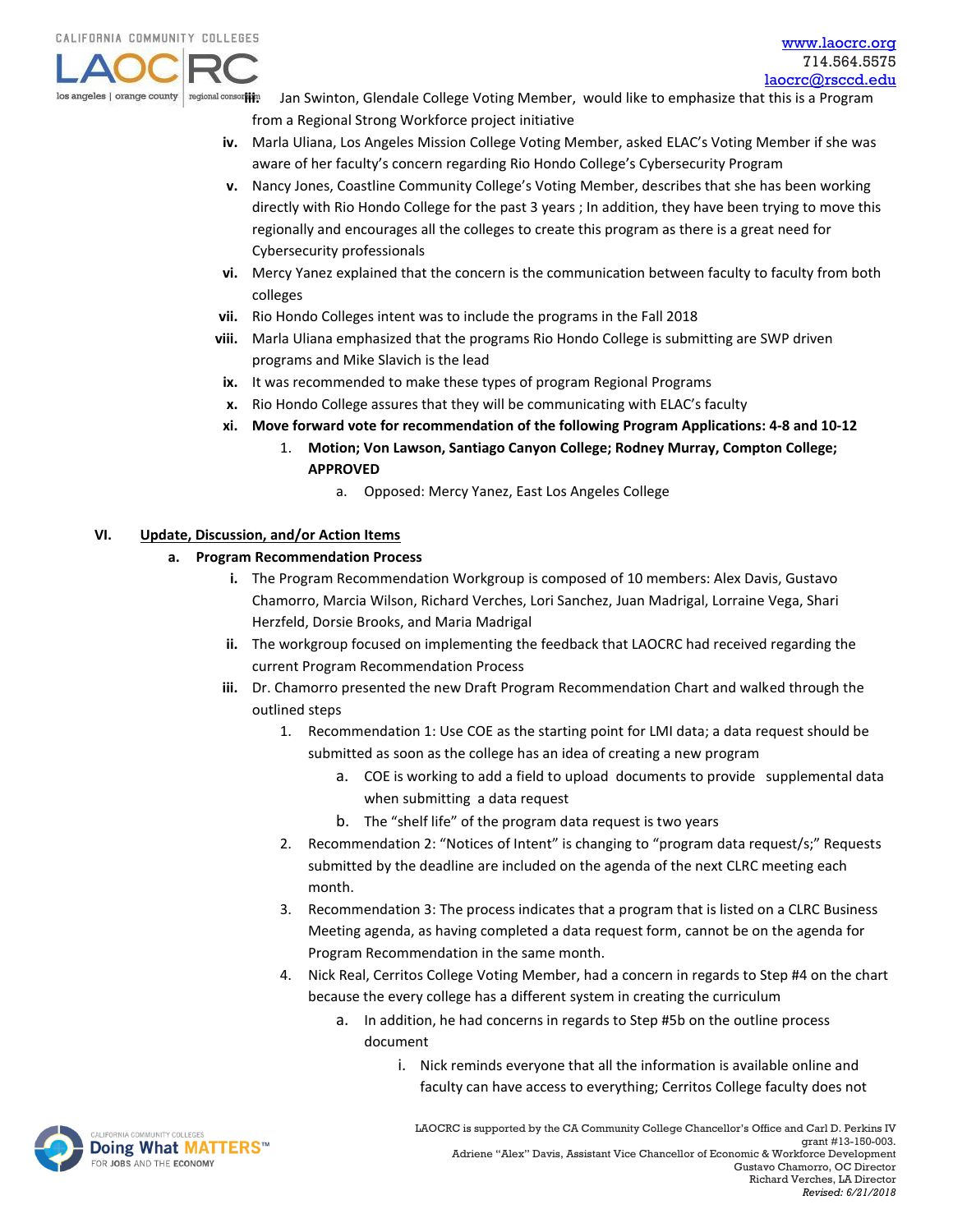CALIFORNIA COMMUNITY COLLEGES



depend on the CRLC member to stay informed of programs being submitted

- 1. The faculty at Cerritos College contacts the colleges directly when they have a questions or concern regarding any program; they do not rely on the CRLC member
- ii. Dorsie Brooks from Golden West College shares with Nick that the step shown on the Program Recommendation Process outline is a process to ensure your faculty is having a discussion with other colleges
- iii. It was agreed that colleges can decide to grant access to their faculty as desired, but the CLRC members are expected facilitate the faculty to faculty interaction
- 5. Rocky Cifone, Citrus College Voting Member, asked if COE includes a list of colleges with the same program on the LMI report
	- a. COE does include the list of colleges that have the same program by Top Codes
	- b. If the report provided by COE does not list a college, but the college would like to be contacted (i.e. they might have a similar program in another Top Code or are perhaps planning to develop a program as well), they must reach out to the requesting college.
	- c. COE will also be using the official Top Code name as the header of the report
- 6. Marcia Wilson, CRLC Chair and Voting Member for Los Angeles Trade-Tech College, emphasizes that if the steps are followed like listed on the outline, there should not be reason to pull any items since issues would likely be resolved by faculty during the program development process
	- a. Mercy Yanez has a concerned about Step 7d; she believes that there needs to be additional clarification in regards to pulled items for discussion. CRLC members can technically pull items for discussion the day of the business meeting. The issue with pulling items the day of the meeting is that the colleges can be taken by surprise and not have time to prepare for a discussion. We want to ensure that the college has enough time to prepare for a discussion on the item being pulled, including inviting relevant faculty.
- 7. Technically an item could be pulled the day of the meeting, as per Robert's Rules of Order, however, we would like to have a mutual agreement that voting members will pull items the Monday before the meeting, out of courtesy and respect to give the college time to prepare for the discussion; this shall be a best practice
- **b. College Resource Leadership Council 2018-2019 Calendar**
	- **i.** Dr. Chamorro reviewed the CRLC Business Calendar for the 2018-2019 fiscal year.
	- **ii.** There are no monthly meetings on the months of July and August.
- **c. Approve the Program Recommendation Process outline, College Resource Leadership Council 2018-2019 Calendar, and Program Recommendation Chart** with the following changes: take out the second bullet point from Step 4 of the chart and change Step 7d from the outlined process to "Strongly recommend to pull items for discussion by the Monday deadline to be discussed at the CRLC Business Meeting"
	- 1. **Motion: Rodney Murray, Compton College; Second: Marla Uliana, Los Angeles Mission College; Unanimously APPROVED**

#### **d. Regional Pre-Approval Process**

**i.** Marcia Wilson would like to recommend a streamline process for Pre-Approved programs (e.g. BIW/ITTP) specially programs that are part of a SWP initiative

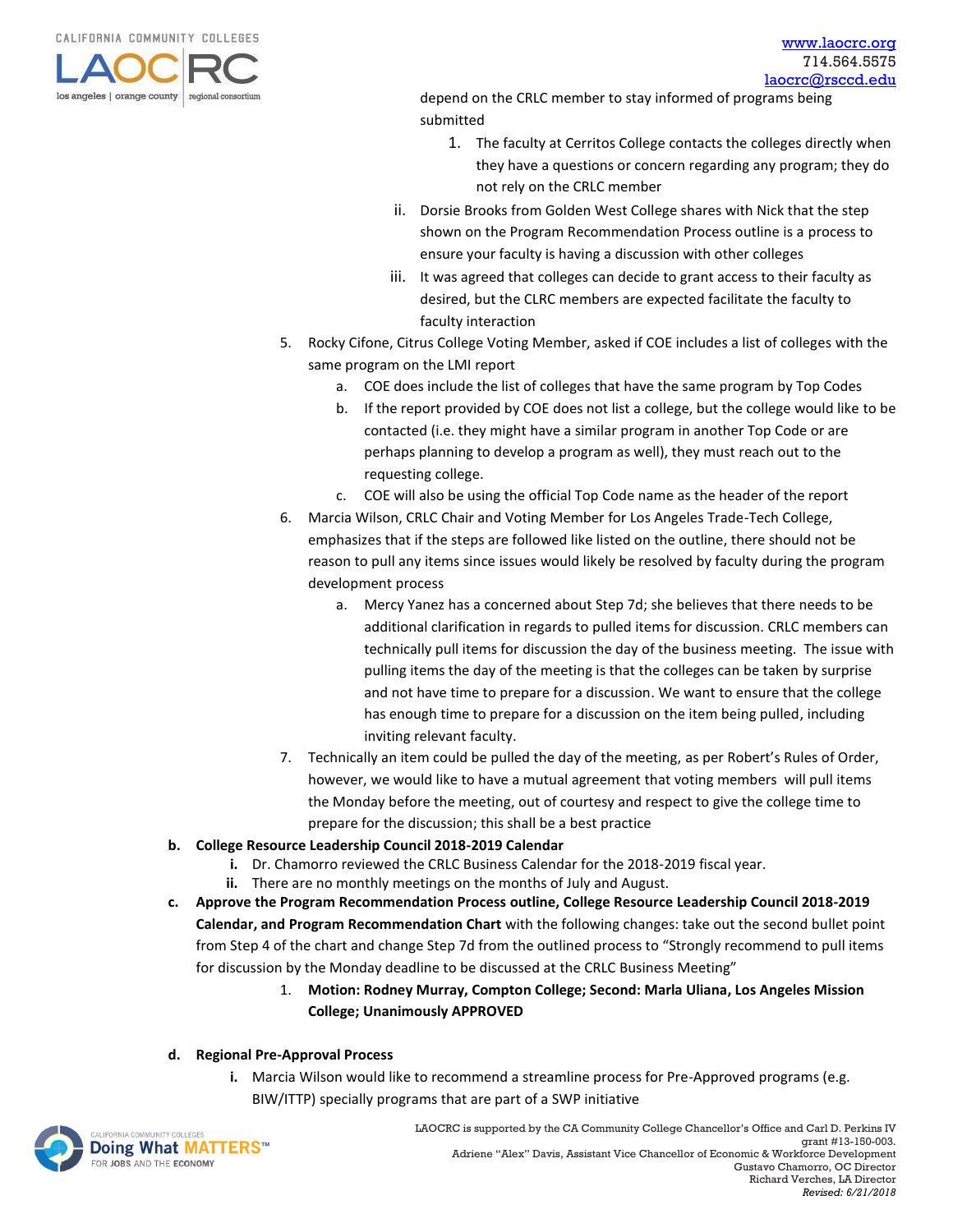

- **ii.** Rocky adds that he would like to see more involvement and collaboration with the DSNs when creating the curriculum for Pre-Approved Programs similar to ITTP and BIW
- **iii.** The CLRC agreed that Pre-Approved Programs would be streamlined; no objections noted.

#### **e. LAOCRC Website**

- **i.** Maria Madrigal, presented the new LAOCRC Beta version website.
- **ii.** It is recommended that project leaders send their meeting dates and documents to upload them on the new LAOCRC website
- **iii.** Several members complimented Maria and the team on the excellent work on the website.
- **iv.** The website will go live by the next CRLC Business meeting in September 2018.

#### **f. Special Recognition**

**i.** Special recognition to Jemma Blake-Judd, Mt. San Antonio College Voting Member. This is her last meeting, as she will be retiring. Thank you for all that you have done for our region.

#### **VII. Updates**

- **a.** Districts
	- **i.** Cerritos
	- **ii.** Citrus
		- 1. Citrus College has been identified as the #7 Hispanic college serving Hispanics in the nation #1 in California
	- **iii.** Coastline
	- **iv.** Compton
	- **v.** Cypress
	- **vi.** East Los Angeles
	- **vii.** El Camino
	- **viii.** Fullerton
	- **ix.** Glendale
	- **x.** Golden West
	- **xi.** Irvine Valley
	- **xii.** Long Beach
	- **xiii.** Los Angeles City
	- **xiv.** Los Angeles Harbor
	- **xv.** Los Angeles Mission
		- 1. The Vice President of Student Services position has re-opened
		- 2. They will be posting a position for Dean of Academic Affairs by July 5th
	- **xvi.** Los Angeles Pierce
	- **xvii.** Los Angeles Southwest
	- **xviii.** Los Angeles Trade-Technical
	- **xix.** Los Angeles Valley
	- **xx.** Mt. SAC
		- 1. Jennifer Galbraith is the new Dean of Business Division and Voting Member for Mt. San Antonio College
	- **xxi.** Orange Coast
	- **xxii.** Pasadena City